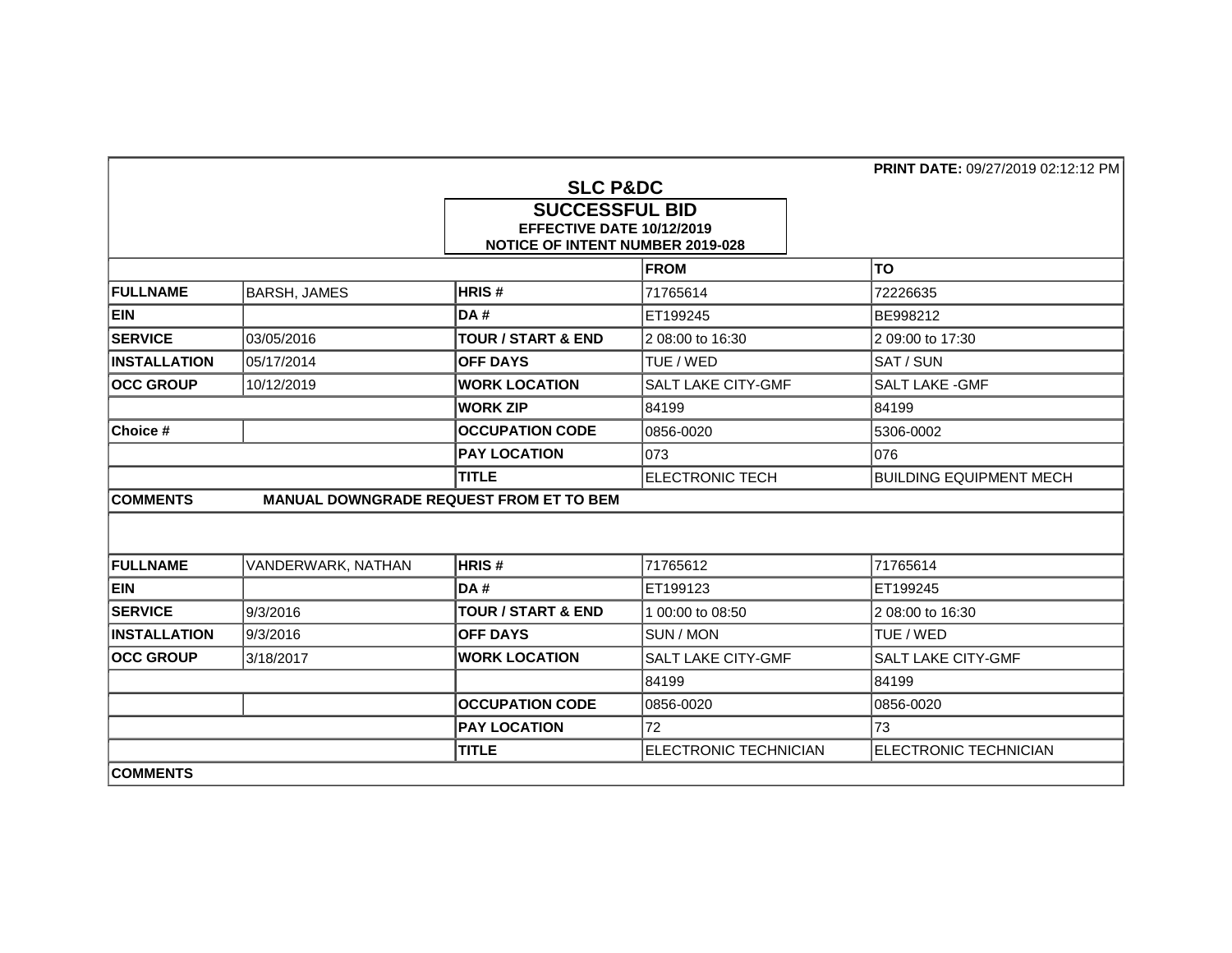|                     |                 |                               | <b>FROM</b>                  | <b>TO</b>                    |
|---------------------|-----------------|-------------------------------|------------------------------|------------------------------|
| <b>FULLNAME</b>     | BARBER, STEVE   | <b>HRIS#</b>                  | 71765613                     | 71765612                     |
| <b>EIN</b>          |                 | DA#                           | ET199117                     | ET199123                     |
|                     |                 |                               |                              |                              |
| <b>SERVICE</b>      | 12/10/2016      | <b>TOUR / START &amp; END</b> | 1 00:00 to 08:50             | 1 00:00 to 08:50             |
| <b>INSTALLATION</b> | 12/10/2016      | <b>OFF DAYS</b>               | SAT / FRI                    | <b>SUN / MON</b>             |
| <b>OCC GROUP</b>    | 3/30/2019       | <b>WORK LOCATION</b>          | SALT LAKE CITY-GMF           | SALT LAKE CITY-GMF           |
|                     |                 |                               | 84199                        | 84199                        |
|                     |                 | <b>OCCUPATION CODE</b>        | 0856-0020                    | 0856-0020                    |
|                     |                 | <b>PAY LOCATION</b>           | 72                           | 72                           |
|                     |                 | <b>TITLE</b>                  | <b>ELECTRONIC TECHNICIAN</b> | <b>ELECTRONIC TECHNICIAN</b> |
| <b>COMMENTS</b>     |                 |                               |                              |                              |
|                     |                 |                               |                              |                              |
|                     |                 |                               |                              |                              |
| FULLNAME            | CRIDDLE, NICK J | <b>HRIS#</b>                  | 95829279                     | 71765613                     |
| <b>EIN</b>          |                 | <b>DA#</b>                    | ET199167                     | ET199117                     |
| <b>SERVICE</b>      | 3/18/2017       | <b>TOUR / START &amp; END</b> | 1 00:00 to 08:50             | 1 00:00 to 08:50             |
| <b>INSTALLATION</b> | 3/18/2017       | <b>OFF DAYS</b>               | THU / FRI                    | SAT / FRI                    |
| <b>OCC GROUP</b>    | 5/11/2019       | <b>WORK LOCATION</b>          | SALT LAKE CITY-GMF           | <b>SALT LAKE CITY-GMF</b>    |
|                     |                 |                               | 84199                        | 84199                        |
|                     |                 | <b>OCCUPATION CODE</b>        | 0856-0020                    | 0856-0020                    |
|                     |                 | <b>PAY LOCATION</b>           | 72                           | 72                           |
|                     |                 | <b>TITLE</b>                  | <b>ELECTRONIC TECHNICIAN</b> | <b>ELECTRONIC TECHNICIAN</b> |
| <b>COMMENTS</b>     |                 |                               |                              |                              |